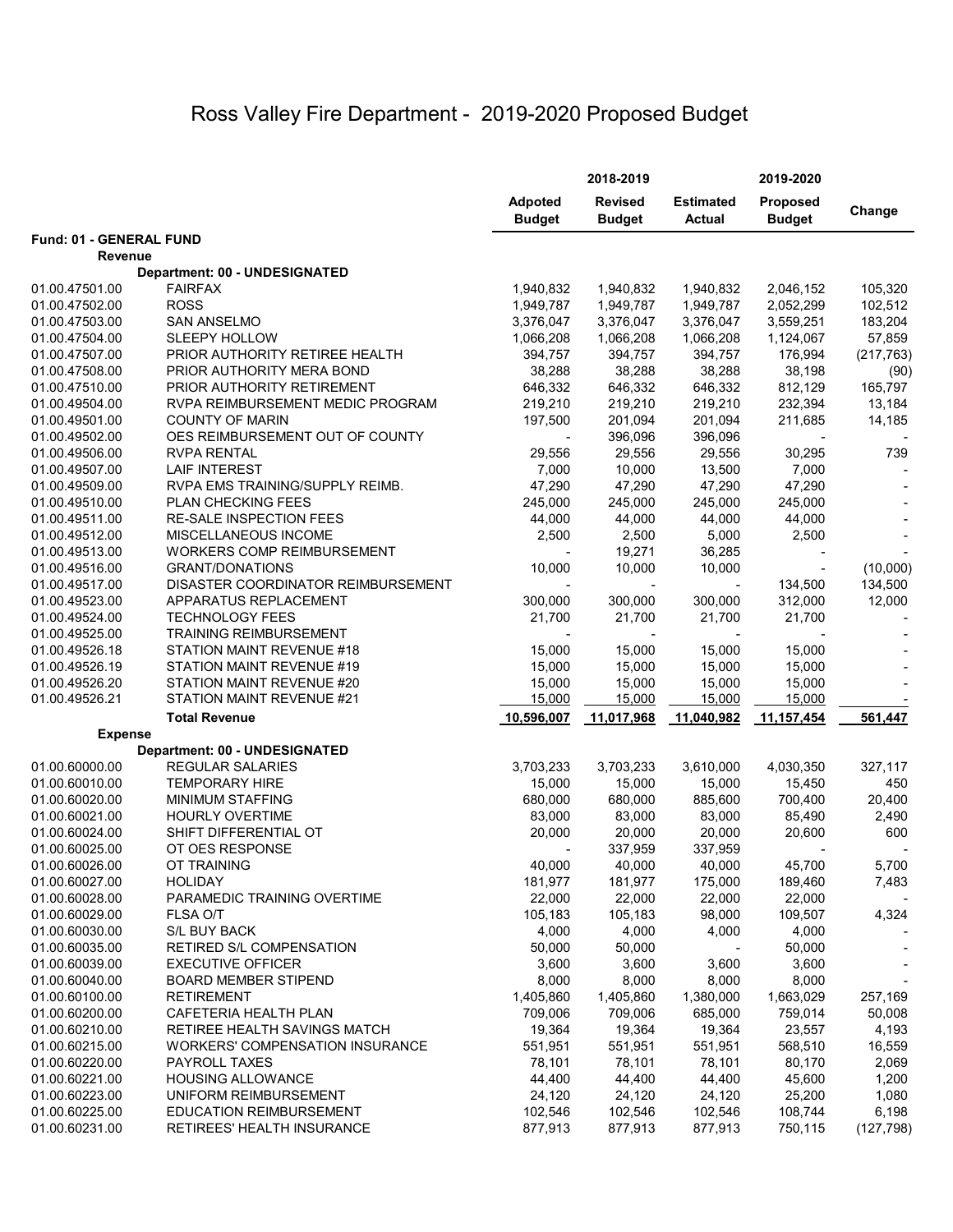# Ross Valley Fire Department - 2019-2020 Proposed Budget

|                                  |                                                      | 2018-2019                       |                                 | 2019-2020                         |                                  |                |
|----------------------------------|------------------------------------------------------|---------------------------------|---------------------------------|-----------------------------------|----------------------------------|----------------|
|                                  |                                                      | <b>Adpoted</b><br><b>Budget</b> | <b>Revised</b><br><b>Budget</b> | <b>Estimated</b><br><b>Actual</b> | <b>Proposed</b><br><b>Budget</b> | Change         |
| 01.00.61115.00                   | <b>LIABILITY INSURANCE</b>                           | 26,950                          | 26,950                          | 26,950                            | 27,759                           | 809            |
| 01.00.62999.00                   | <b>CONTINGENCY</b>                                   | 15,000                          | 15,000                          | 15,000                            | 15,000                           |                |
| 01.00.67099.00                   | TRANSFERS OUT - APPARATUS                            | 300,000                         | 300,000                         | 300,000                           | 312,000                          | 12,000         |
| <b>Total Undesignated</b>        |                                                      | 9,071,204                       | 9,409,163                       | 9,407,504                         | 9,663,255                        | 592,051        |
|                                  | <b>Department: 05 - ADMINISTRATION</b>               |                                 |                                 |                                   |                                  |                |
| 01.05.61103.00                   | AUDIT & BOOKKEEPING SERVICES                         | 26,000                          | 26,000                          | 26,000                            | 23,500                           | (2,500)        |
| 01.05.61105.00                   | OTHER CONTRACT SERVICES                              | 131,316                         | 131,316                         | 131,000                           | 50,800                           | (80, 516)      |
| 01.05.61106.00                   | CONTRACT SERVICES - MCFD                             | 300,000                         | 300,000                         | 300,000                           | 309,000                          | 9,000          |
| 01.05.61107.00                   | ATTORNEY/LEGAL FEES                                  | 10,000                          | 10,000                          | 10,000                            | 10,300                           | 300            |
| 01.05.61112.00                   | PERS ADMINISTRATIVE FEE                              | 2,800                           | 2,800                           | 2,800                             | 2,900                            | 100            |
| 01.05.61120.00                   | CONTRACT SERVICES-SAN ANSELMO                        | 80,000                          | 80,000                          | 80,000                            | 82,400                           | 2,400          |
| 01.05.61121.00                   | COMPUTER SOFTWARE/SUPPORT                            | 25,000                          | 25,000                          | 25,000                            | 25,750                           | 750            |
| 01.05.61122.00                   | WEB PAGE DESIGN AND MAINTENANCE                      | 8,000                           | 8,000                           | 8,000                             | 8,200                            | 200            |
| 01.05.61127.00                   | <b>HEALTH AND WELLNESS</b><br><b>HIRING EXPENSES</b> | 24,690                          | 24,690                          | 22,000                            | 25,000                           | 310<br>6,700   |
| 01.05.61129.00                   | PUBLICATIONS AND DUES                                | 5,300                           | 5,300                           | 7,500                             | 12,000                           |                |
| 01.05.61300.00                   | <b>OFFICE SUPPLIES</b>                               | 4,000                           | 4,000                           | 4,000                             | 4,000                            |                |
| 01.05.62000.00                   | <b>POSTAGE</b>                                       | 4,500                           | 4,500                           | 4,500                             | 4,500                            |                |
| 01.05.62003.00<br>01.05.62200.00 | <b>GENERAL DEPARTMENT SUPPLIES</b>                   | 1,000                           | 1,000<br>12,000                 | 3,500<br>10,000                   | 1,000<br>12,000                  |                |
|                                  |                                                      | 12,000                          |                                 |                                   |                                  |                |
| <b>Total Administration</b>      | <b>Department: 10 - OPERATIONS</b>                   | 634,606                         | 634,606                         | 634,300                           | 571,350                          | (63, 256)      |
| 01.10.60060.01                   | <b>VOLUNTEER SHIFT PAY/DRILLS</b>                    | 16,600                          | 16,600                          | 10,000                            | 17,000                           | 400            |
| 01.10.60064.01                   | <b>VOLUNTEER LENGTH OF SERVICE</b>                   | 4,000                           | 4,000                           | 4,700                             | 4,100                            | 100            |
| 01.10.60065.02                   | <b>EXPLORER POST</b>                                 | 15,825                          | 15,825                          | 10,000                            | 16,000                           | 175            |
| 01.10.60220.01                   | PAYROLL TAXES                                        |                                 | $\blacksquare$                  | 100                               | 2,700                            | 2,700          |
| 01.10.61000.00                   | <b>TRAINING AND EDUCATION</b>                        | 40,000                          | 40,000                          | 40,000                            | 40,000                           |                |
| 01.10.61100.00                   | <b>DISPATCH</b>                                      | 164,678                         | 164,678                         | 174,915                           | 183,404                          | 18,726         |
| 01.10.61101.00                   | <b>RADIO REPAIR</b>                                  | 4,000                           | 4,000                           | 4,000                             | 5,000                            | 1,000          |
| 01.10.61102.00                   | HAZARDOUS MATERIAL REMOVAL                           | 1,000                           | 1,000                           | 1,000                             | 1,000                            |                |
| 01.10.61108.00                   | HAZARDOUS MATERIAL CONTRACT                          | 8,925                           | 8,925                           | 8,925                             | 9,200                            | 275            |
| 01.10.61110.00                   | <b>MERA OPERATING EXPENSE</b>                        | 41,473                          | 41,473                          | 42,092                            | 42,747                           | 1,274          |
| 01.10.61301.01                   | <b>VOLUNTEER DUES</b>                                |                                 |                                 |                                   |                                  |                |
| 01.10.61402.00                   | <b>HYDRANT MAINTENANCE</b>                           | 2,000                           | 2,000                           | 2,000                             | 2,000                            |                |
| 01.10.61410.00                   | <b>EQUIPMENT MAINTENANCE</b>                         | 10,896                          | 10,896                          | 10,896                            | 10,900                           | $\overline{4}$ |
| 01.10.62203.00                   | <b>EMERGENCY RESPONSE SUPPLIES</b>                   | 4,000                           | 4,000                           | 4,000                             | 4,100                            | 100            |
| 01.10.62204.00                   | PARAMEDIC RESPONSE SUPPLIES                          | 20,000                          | 20,000                          | 20,000                            | 21,000                           | 1,000          |
| 01.10.62205.00                   | <b>EMERGENCY MEDICAL SUPPLIES</b>                    | 7,500                           | 7,500                           | 7,500                             | 7,500                            |                |
| 01.10.62210.00                   | <b>BREATHING APPARATUS</b>                           | 5,700                           | 5,700                           | 5,700                             | 5,900                            | 200            |
| 01.10.62211.00                   | BREATHING APPARATUS-CONTRACT                         | 6,900                           | 6,900                           | 6,900                             | 7,100                            | 200            |
| 01.10.62213.00                   | PROTECTIVE CLOTHING                                  | 10,000                          | 10,000                          | 10,000                            | 15,300                           | 5,300          |
| 01.10.63131.00                   | <b>EQUIPMENT</b>                                     | 21,500                          | 21,500                          | 21,500                            | 20,000                           | (1,500)        |
| 01.10.63140.00                   | <b>HYDRANTS</b>                                      | 21,000                          | 21,000                          | 21,000                            | 19,000                           | (2,000)        |
| 01.10.63150.00                   | <b>COMMUNICATIONS EQUIPMENT</b>                      | 15,000                          | 15,000                          | 15,000                            | 21,000                           | 6,000          |
| 01.10.63160.00                   | <b>TURNOUTS</b>                                      | 15,765                          | 15,765                          | 15,765                            | 16,000                           | 235            |
| 01.10.63165.00                   | <b>GRANT EXPENSE - VFA EQUIPMENT</b>                 | 20,000                          | 20,000                          | 20,000                            |                                  | (20,000)       |
| 01.10.64401.00                   | MERA BOND PAYMENT PRIOR AUTHORITY                    | 38,288                          | 38,288                          | 38,288                            | 38,198                           | (90)           |
| <b>Total Operations</b>          |                                                      | 495,050                         | 495,050                         | 494,281                           | 509,149                          | 14,099         |
|                                  |                                                      |                                 |                                 |                                   |                                  |                |
|                                  | Department: 14 - FACILITIES                          |                                 |                                 |                                   |                                  |                |
| 01.14.61500.00                   | BUILDING MAINTENANCE AND LANDSCAPING                 | 16,000                          | 16,000                          | 16,000                            | 16,500                           | 500            |
| 01.14.61500.18                   | <b>BUILDING MAINTENANCE STATION 18</b>               | 15,000                          | 15,000                          | 15,000                            | 15,000                           |                |
| 01.14.61500.19                   | <b>BUILDING MAINTENANCE STATION 19</b>               | 15,000                          | 15,000                          | 15,000                            | 15,000                           |                |
| 01.14.61500.20                   | <b>BUILDING MAINTENANCE STATION 20</b>               | 15,000                          | 15,000                          | 15,000                            | 15,000                           |                |
| 01.14.61500.21                   | <b>BUILDING MAINTENANCE STATION 21</b>               | 15,000                          | 15,000                          | 15,000                            | 15,000                           |                |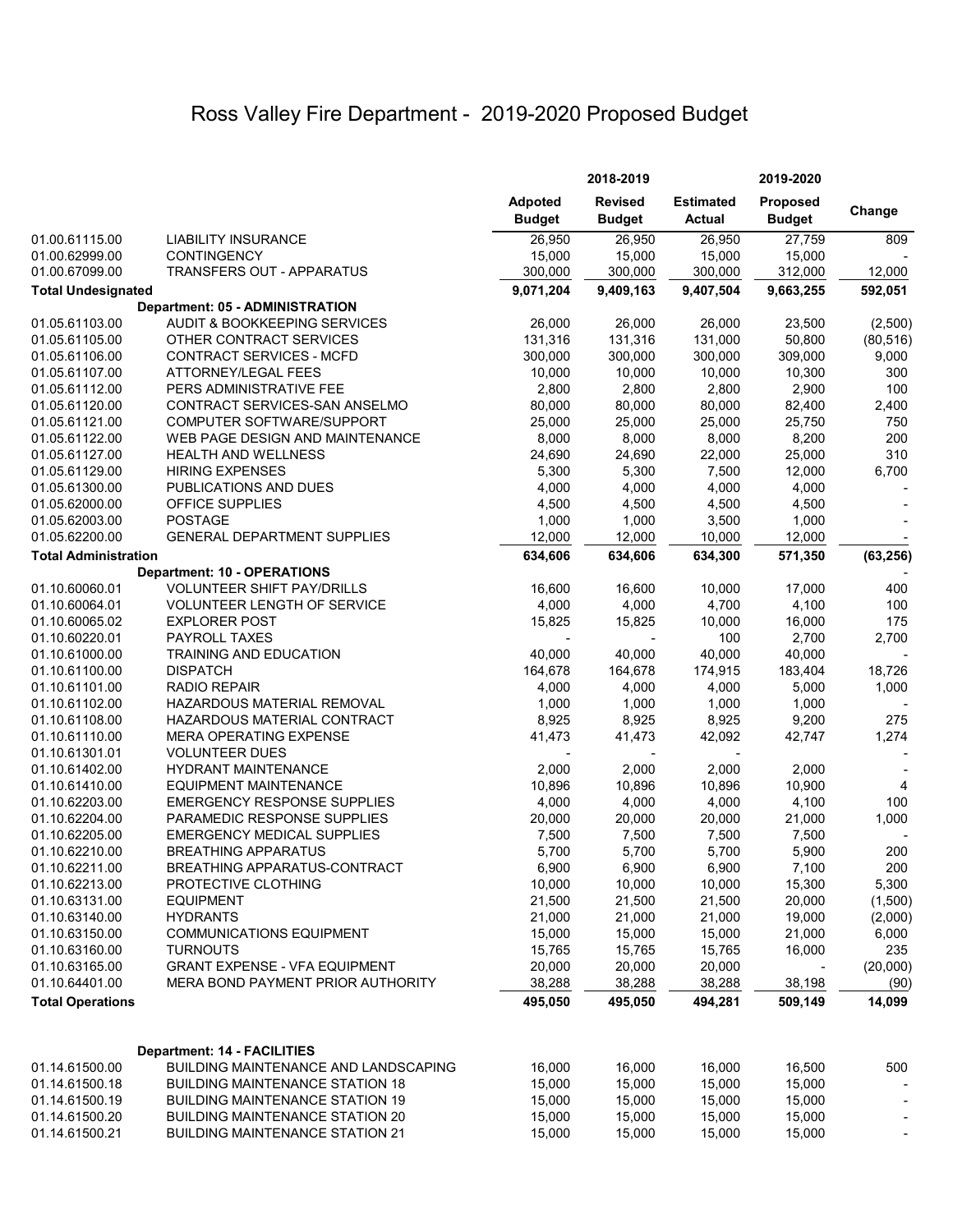# Ross Valley Fire Department - 2019-2020 Proposed Budget

|                                                  |                                                       |                                 | 2018-2019                       |                                   | 2019-2020                        |         |
|--------------------------------------------------|-------------------------------------------------------|---------------------------------|---------------------------------|-----------------------------------|----------------------------------|---------|
|                                                  |                                                       | <b>Adpoted</b><br><b>Budget</b> | <b>Revised</b><br><b>Budget</b> | <b>Estimated</b><br><b>Actual</b> | <b>Proposed</b><br><b>Budget</b> | Change  |
| 01.14.61702.00                                   | <b>GAS AND ELECTRIC</b>                               | 40,000                          | 40,000                          | 40,000                            | 41,200                           | 1,200   |
| 01.14.61703.00                                   | <b>WATER</b>                                          | 6,750                           | 6,750                           | 6,750                             | 7,000                            | 250     |
| 01.14.61704.00                                   | <b>SEWER</b>                                          | 2,563                           | 2,563                           | 2,563                             | 2,600                            | 37      |
| 01.14.61705.00                                   | <b>TELEPHONE</b>                                      | 38,000                          | 38,000                          | 38,000                            | 40,300                           | 2,300   |
| 01.14.62206.00                                   | JANITORIAL MAINTENANCE SUPPLIES                       | 9,780                           | 9,780                           | 9,780                             | 10,000                           | 220     |
| 01.14.62501.00                                   | <b>FURNISHINGS</b>                                    | 6,000                           | 6,000                           | 6,000                             | 5,000                            | (1,000) |
| 01.14.63040.00                                   | <b>APPLIANCES</b>                                     | 6,000                           | 6,000                           | 6,000                             | 5,000                            | (1,000) |
| 01.14.63041.00                                   | OFFICE EQUIPMENT                                      | 11,000                          | 11,000                          | 11,000                            | 10,000                           | (1,000) |
| 01.14.63042.00                                   | <b>EXERCISE EQUIPMENT</b>                             | 12,500                          | 12,500                          | 12,500                            | 10,000                           | (2,500) |
| 01.14.63044.00                                   | <b>TECHNOLOGY PURCHASES</b>                           | 21,700                          | 21,700                          | 21,700                            | 22,400                           | 700     |
| <b>Total Facilities</b>                          |                                                       | 230,293                         | 230,293                         | 230,293                           | 230,000                          | (293)   |
|                                                  | <b>Department: 15 - COMMUNITY RISK REDUCTION</b>      |                                 |                                 |                                   |                                  |         |
| 01.15.60220.00                                   | PAYROLL TAXES                                         |                                 |                                 | 50                                |                                  |         |
| 01.15.61131.00                                   | <b>FIRE PREVENTION</b>                                | 4,500                           | 4,500                           | 4,500                             | 4,600                            | 100     |
| 01.15.62220.00                                   | <b>COMMUNITY EDUCATION &amp; PREP.</b>                | 8,500                           | 8,500                           | 8,500                             | 8,800                            | 300     |
| <b>Total Community Risk Reduction</b>            |                                                       | 13,000                          | 13,000                          | 13,050                            | 13,400                           | 400     |
|                                                  | Department: 25 - FLEET                                |                                 |                                 |                                   |                                  |         |
| 01.25.61411.00                                   | <b>BURN TRAILER MAINTENANCE</b>                       | 9,100                           | 9,100                           | 9,100                             | 9,300                            | 200     |
| 01.25.61600.00                                   | <b>REPAIRS VEHICLE</b>                                | 107,500                         | 107,500                         | 107,500                           | 105,000                          | (2,500) |
| 01.25.61601.00                                   | <b>VEHICLE LEASE</b>                                  |                                 |                                 |                                   | 9,600                            | 9,600   |
| 01.25.62988.00                                   | <b>FUEL</b>                                           | 36,000                          | 36,000                          | 36,000                            | 37,000                           | 1,000   |
| 01.25.62989.00                                   | <b>PARTS VEHICLE</b>                                  | 9,500                           | 9,500                           | 9,500                             | 9,400                            | (100)   |
| <b>Total Fleet</b>                               |                                                       | 162,100                         | 162,100                         | 162,100                           | 170,300                          | 8,200   |
|                                                  | <b>Total Expenses</b>                                 | 10,606,253                      | 10,944,212                      | 10,941,528                        | 11,157,454                       | 551,201 |
| Fund: 15 - VEHICLE FUND / SCBA<br><b>Revenue</b> |                                                       |                                 |                                 |                                   |                                  |         |
|                                                  | Department: 00 - UNDESIGNATED                         |                                 |                                 |                                   |                                  |         |
| 15.00.49512.00                                   | PROCEED OF SALES                                      |                                 | 50,000                          | 50,000                            |                                  |         |
| 15.00.50000.00                                   | OTHER FINANCING SOURCES                               |                                 | 708,535                         | 708,535                           |                                  |         |
| 15.00.51999.00                                   | <b>TRANSFERS IN</b>                                   | 300,000                         | 300,000                         | 300,000                           | 312,000                          | 12,000  |
|                                                  | <b>Total Revenue</b>                                  | 300,000                         | 1,058,535                       | 1,058,535                         | 312,000                          | 12,000  |
| <b>Expense</b>                                   |                                                       |                                 |                                 |                                   |                                  |         |
|                                                  | Department: 00 - UNDESIGNATED<br>FIRE ENGINE PURCHASE | 435,000                         | 1,992,069                       | 1,417,070                         | 730,000                          | 295,000 |
|                                                  | FIRE ENGINE LEASE PAYMENT                             |                                 |                                 |                                   | 154,712                          | 154,712 |
|                                                  |                                                       | 435,000                         | 1,992,069                       | 1,417,070                         | 884,712                          | 449,712 |
|                                                  | <b>Total Expenses</b>                                 |                                 |                                 |                                   |                                  |         |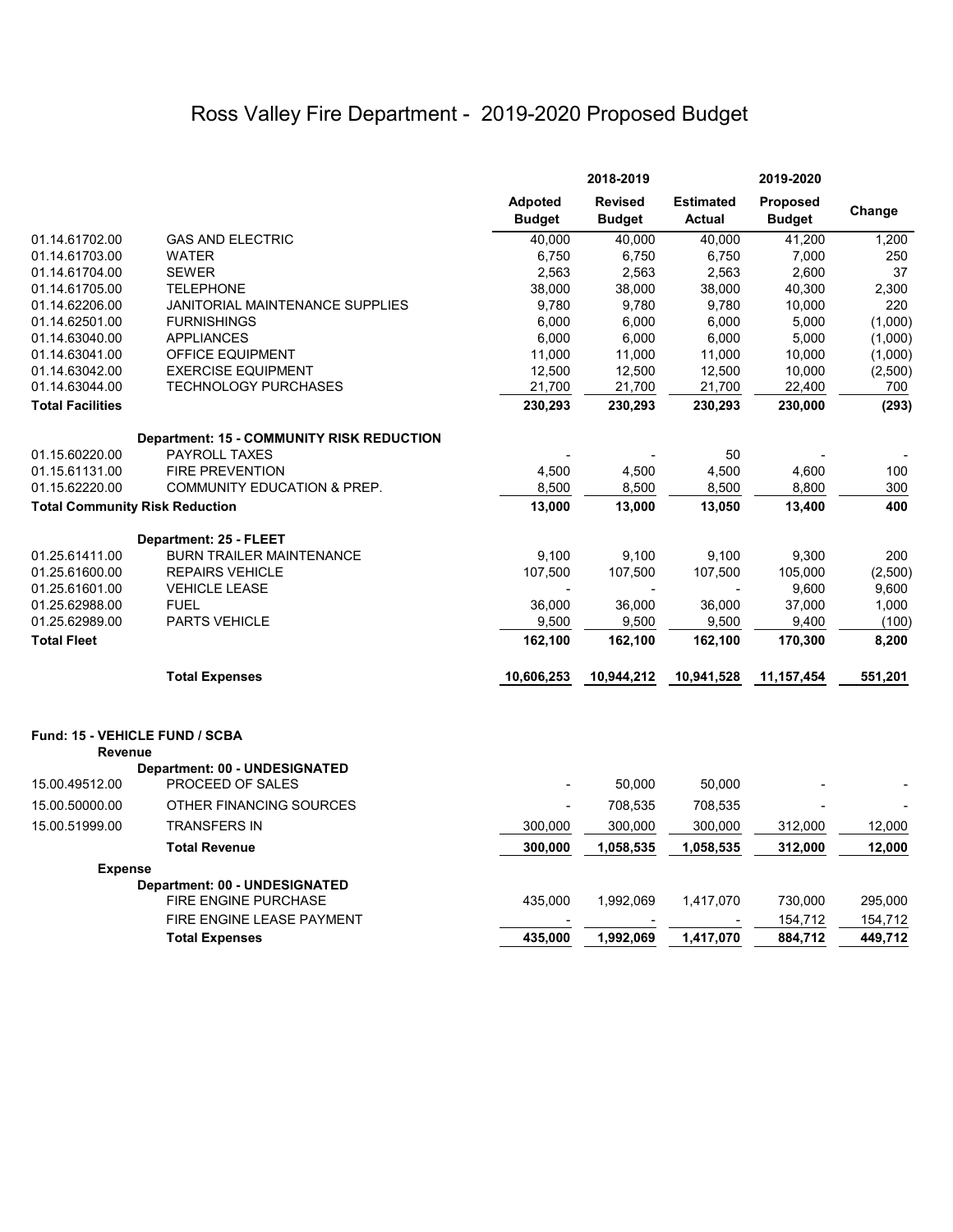## Ross Valley Fire Department - 2019-2020 Proposed Budget Summary

|                                                                 | 2018-2019                       |                                 |                            | 2019-2020                        |           |
|-----------------------------------------------------------------|---------------------------------|---------------------------------|----------------------------|----------------------------------|-----------|
|                                                                 | <b>Adpoted</b><br><b>Budget</b> | <b>Revised</b><br><b>Budget</b> | <b>Estimated</b><br>Actual | <b>Proposed</b><br><b>Budget</b> | Change    |
| Fund: 01 - GENERAL FUND                                         |                                 |                                 |                            |                                  |           |
| <b>Beginning Fund Balance</b>                                   | 754,364                         | 931,222                         | 931,222                    | 1,030,676                        |           |
| Revenue                                                         |                                 |                                 |                            |                                  |           |
| 00 - UNDESIGNATED                                               | 10,596,007                      | 11,017,968                      | 11,040,982                 | 11,157,454                       | 561,447   |
| Expense<br>00 - UNDESIGNATED                                    | 9,071,204                       | 9,409,163                       | 9,407,504                  | 9,663,255                        | 592,051   |
| 05 - ADMINISTRATION                                             | 634,606                         | 634,606                         | 634,300                    | 571,350                          | (63, 256) |
| 10 - OPERATIONS                                                 | 495,050                         | 495,050                         | 494,281                    | 509,149                          | 14,099    |
| <b>14 - FACILITIES</b>                                          | 230,293                         | 230,293                         | 230,293                    | 230,000                          | (293)     |
| 15 - COMMUNITY RISK REDUCTION                                   | 13,000                          | 13,000                          | 13,050                     | 13,400                           | 400       |
| 25 - FLEET                                                      | 162,100                         | 162,100                         | 162,100                    | 170,300                          | 8,200     |
| <b>Total Expense</b>                                            | 10,606,253                      | 10,944,212                      | 10,941,528                 | 11,157,454                       | 551,201   |
| <b>Ending Fund Balance</b>                                      | 744,118                         | 1,004,978                       | 1,030,676                  | 1,030,676                        |           |
|                                                                 |                                 |                                 |                            |                                  |           |
| Fund: 15 - APPARATUS FUND/SCBA<br><b>Beginning Fund Balance</b> | 1,139,434                       | 1,148,434                       | 1,148,434                  | 789,899                          |           |
| Revenue                                                         |                                 |                                 |                            |                                  |           |
| 00 - UNDESIGNATED                                               | 300,000                         | 1,058,535                       | 1,058,535                  | 312,000                          | 12,000    |
| Expense                                                         |                                 |                                 |                            |                                  |           |
| 00 - UNDESIGNATED                                               | 435,000                         | 1,992,069                       | 1,417,070                  | 884,712                          | 449,712   |
| <b>Ending Fund Balance</b>                                      | 1,004,434                       | 214,900                         | 789,899                    | 217,187                          |           |
|                                                                 |                                 |                                 |                            |                                  |           |
| <b>Beginning Fund Balance - All Funds</b>                       | 1,893,798                       | 2,079,656                       | 2,079,656                  | 1,820,575                        |           |
|                                                                 |                                 |                                 |                            |                                  |           |
| Total Revenue - All Funds                                       | 10,896,007                      | 12,076,503                      | 12,099,517                 | 11,469,454                       | 573,447   |
| Total Expense - All Funds                                       | 11,041,253                      | 12,936,281                      | 12,358,598                 | 12,042,166                       | 1,000,913 |
| Surplus/(Deficit)                                               | (145, 246)                      | (859, 778)                      | (259, 081)                 | (572, 712)                       |           |
| <b>Ending Fund Balance - All Funds</b>                          | 1,748,552                       | 1,219,878                       | 1,820,575                  | 1,247,863                        |           |
| <b>Fund Balances</b>                                            | 2018-2019                       | 2018-2019                       | 2018-2019                  | 2019-2020                        |           |
| <b>Compensated Absences</b>                                     | 94,020                          | 122,515                         | 122,515                    | 122,515                          |           |
| Technology                                                      | 27,478                          | 29,196                          | 29,196                     | 29,196                           |           |
| Apparatus Replacement                                           | 884,434                         | 94,900                          | 669,899                    | 97,187                           |           |
| <b>Breathing Apparatus</b>                                      | 120,000                         | 120,000                         | 120,000                    | 120,000                          |           |
| Unassigned                                                      | 622,620                         | 853,267                         | 878,965                    | 878,965                          |           |
| <b>Total</b>                                                    | 1,748,552                       | 1,219,878                       | 1,820,575                  | 1,247,863                        |           |
|                                                                 |                                 |                                 |                            |                                  |           |